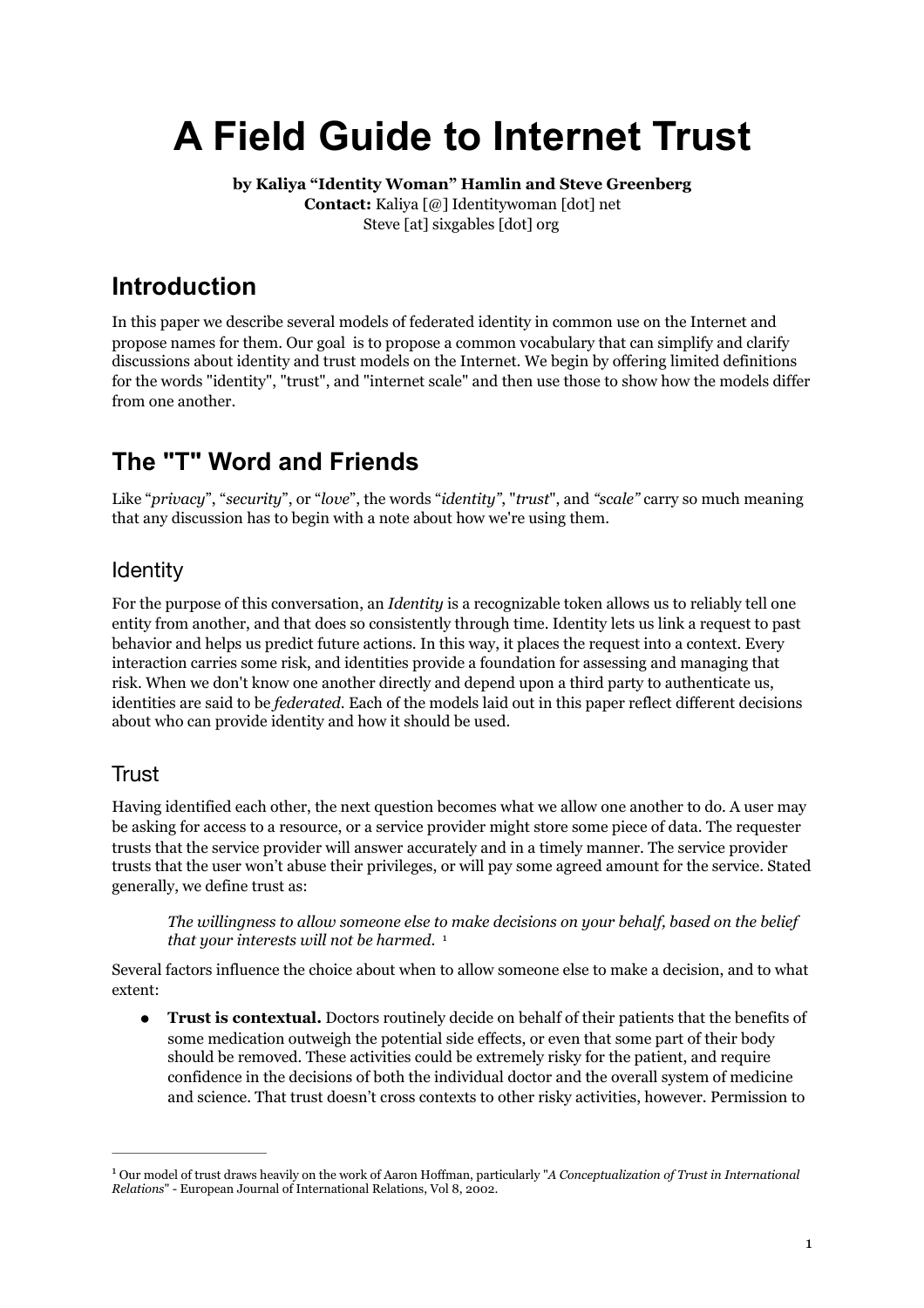prescribe medication doesn't also grant doctors the ability to fly a passenger airplane or operate a nuclear reactor.

- **Trust is directional.** Each party's trust decisions are independent, and are grounded in the identities that they provide to one another.
- **Trust is not symmetric.** For example, a patient who allows a doctor to remove part of their body should not expect to be able to remove parts of the doctor's body in return. To the contrary, a patient who attempts to act in this way would likely face legal sanction.

#### Internet Scale

The general use of the term "Internet Scale" means the ability to process a high volume of transactions. This is an important consideration, but we believe that there is another aspect to consider: The distributed nature of the internet means that the notion of scale must also include the ease with which the network can absorb new participants. Must a new participant negotiate a custom agreement with every other member, can they sign a standard contract, or is there no contract at all? In the context of federated identity we consider how easy it is for service providers to join the network and accept identities, and also how easily new requester identities can be created for use with services.

| <b>Sole source</b>                                                  | A service provider only trusts identities that it has issued.                                                                                                                                          |
|---------------------------------------------------------------------|--------------------------------------------------------------------------------------------------------------------------------------------------------------------------------------------------------|
| Pairwise Agreement                                                  | Two organizations negotiate a specific agreement to trust<br>identities issued by one another.                                                                                                         |
| Peer-to-Peer                                                        | In the absence of any broader agreement, individuals<br>authenticate and trust one another.                                                                                                            |
| <b>Three-Party Model</b>                                            | A common third party provides identities to both the<br>requester and the service provider so that they can trust<br>one another.                                                                      |
| "Bring Your Own" Portable<br><b>Identity</b>                        | The service provider specifies the technical methods that it<br>will accept and the requester can choose any identity<br>provider they like.                                                           |
| <b>Federations</b>                                                  | Pre-negotiated standard contracts defines roles and<br>governance so that organizations can trust one another<br>without having to negotiate directly.                                                 |
| <b>Four-Party Model</b>                                             | An interlocking, comprehensive set of contracts allow risk<br>assessors to specialize.                                                                                                                 |
| <b>Centralized Token Issuance,</b><br><b>Distributed Enrollment</b> | A shared, central authority issues a high-trust<br>communication token. Each service provider<br>independently verifies and authorizes the identity, but<br>trusts the token to authenticate messages. |
| <b>Individual Contract Wrappers</b>                                 | Information is paired with contract terms that govern how<br>it can be used. Compliance is held accountable using<br>contract law.                                                                     |
| <b>Open Trust Framework</b>                                         | An open marketplace for listing diverse trust frameworks<br>and approved assessors.                                                                                                                    |

### **Common Internet Trust Models**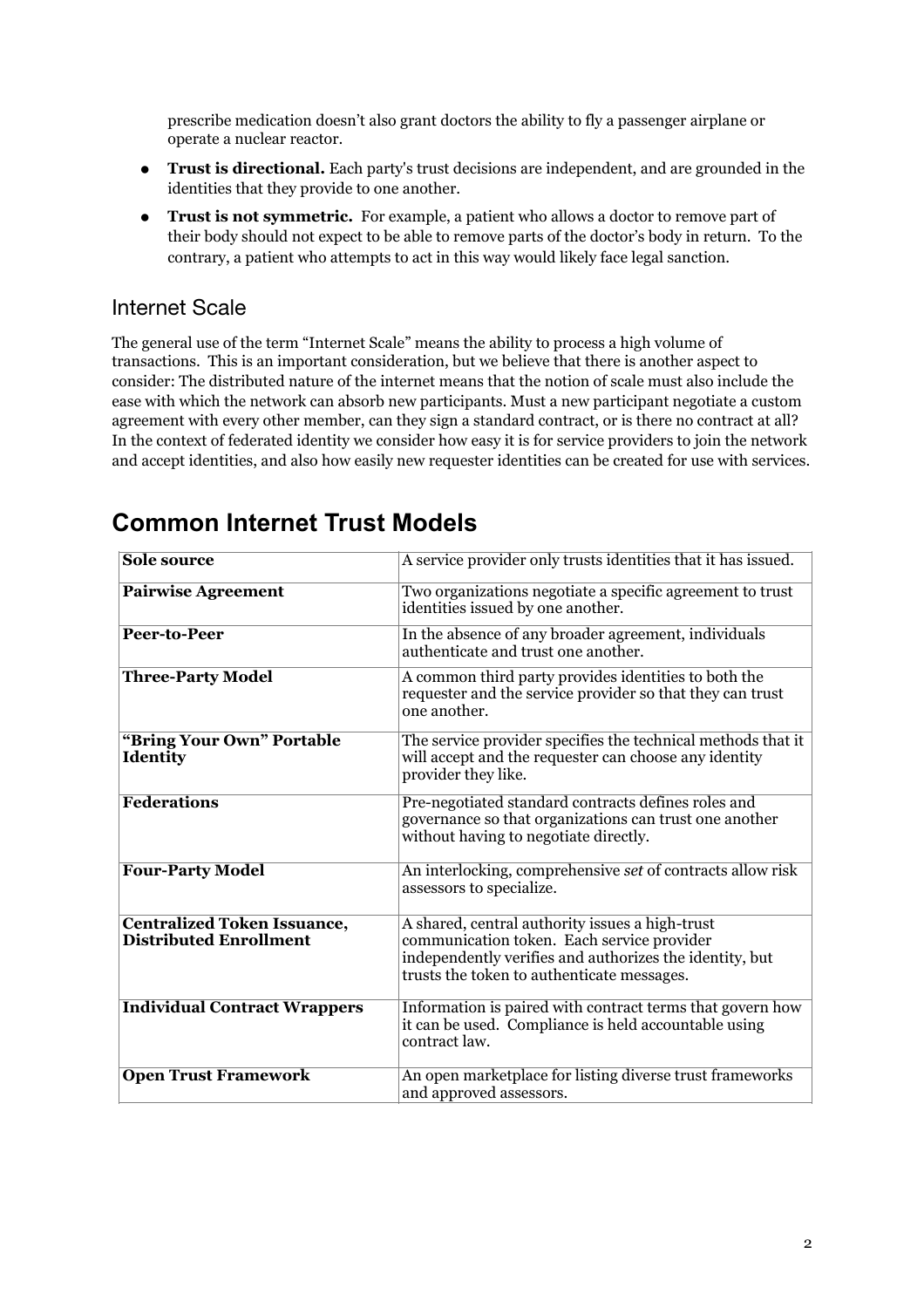### Sole Source

A single service issues identities and only trusts identities that it has issued. This model does not federate identities at all, and is sometimes referred to as an "Identity Island" because it is not connected to anything else. The service provider performs its own verification and dictates governance, privacy, and technical terms to all participants.

There is minimal - if any - negotiation between the requester and the service provider. The service provider manages the entire account lifecycle from creation through retirement.

**Examples:** Historically, this has been the most common identity model because it can be implemented simply and gives the service provider the most control. Large, consumer-facing services like eBay, Facebook, and Yahoo! were created with sole source identity, although many are adopting newer models as internet technology has evolves. Internal corporate services are often sole source, and only accept identities issued by the organization.



Financial services, and health insurance, are likely to remain sole source identity providers until a strong, multifactor identity gains momentum with consumers and liability questions are settled. There have been several attempts to do this, but none has yet achieved critical mass.

Being a sole source provider does not guarantee account security, as end users may simply give their account login and password to a third party. Tricking users into giving up account information is a common tactic used by "phishing" sites and other criminals, but legitimate services like Mint.com (a US-based financial service provider) also ask for credentials in order to combine information from sites that do not provide APIs.

**When to Use:** A service that maintains particularly confidential information or valuable assets, or that operates in an uncertain environment. If proper operation and risk management requires a high level of assurance, then consider being a sole source.

**Advantages**: The service provider can authenticate requesters to whatever level of assurance it desires before issuing an identity and does not depend upon third parties.

**Disadvantages:** The service provider bears the full management cost of the identity life cycle. The requirement to create a new identity may discourage potential users of the service. The service must provide a product attractive enough to justify asking the requester to create and manage a new account.

**Ability To Scale:** When the service provider does not need to integrate with any other services or when it is in a position to dictate terms, a sole source trust model can scale to very large systems. The requirement to create and remember new identity can be a barrier to growing the number of active users.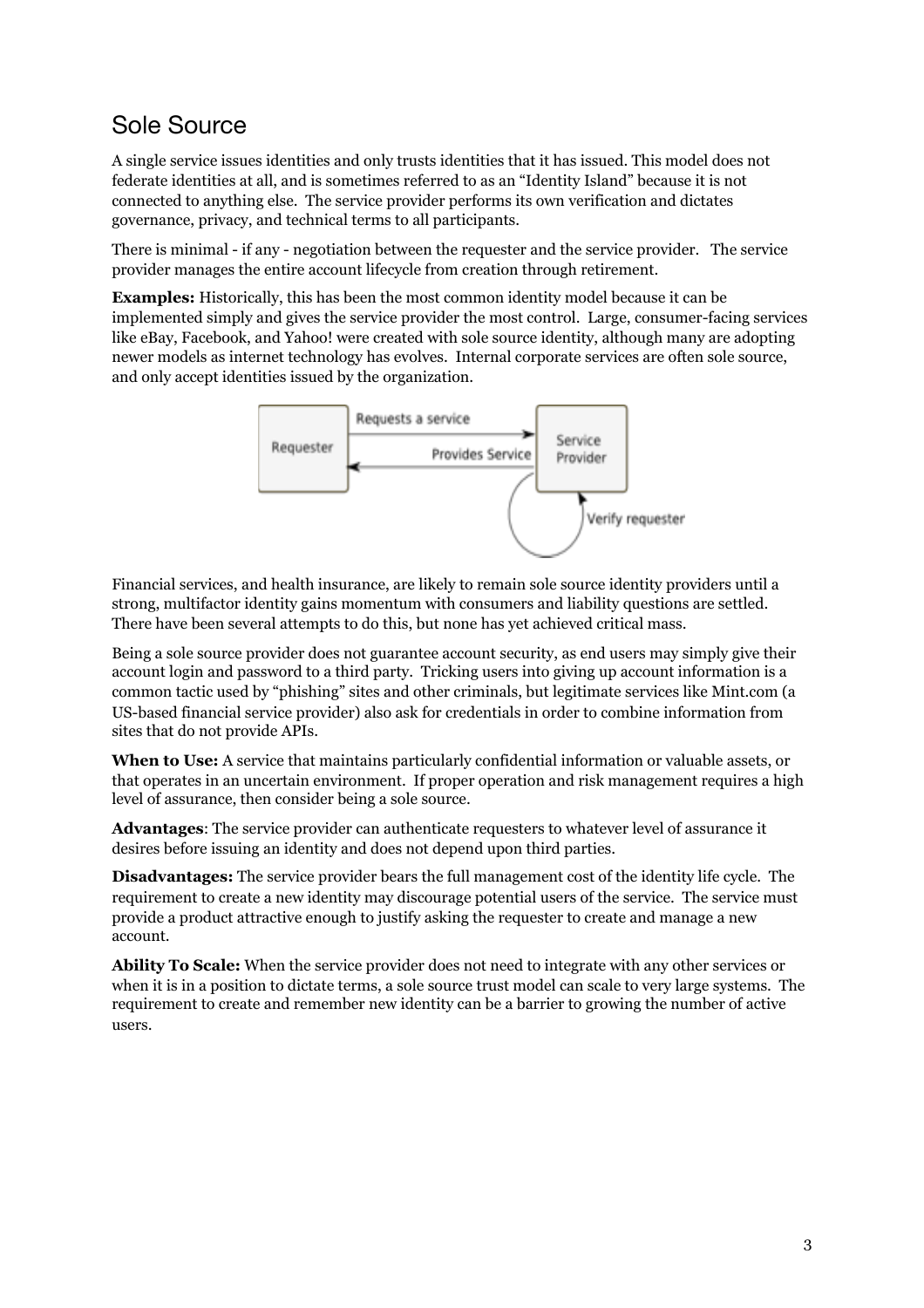### Peer-to-Peer Identity

When no central identity provider or governance agreement is present, participants assert their own identities and each individual decides who they trust and who they do not. Each participant is a peer with equal standing and each can communicate with anyone else in the network.

**Examples:** The most familiar peer-to-peer network is probably e-mail. An internet host can join the e-mail network with little more effort than updating its DNS entry and installing some software. Once a host has joined the network, individual e-mail addresses are easily created with no requirement for approval by any central authority. This flexibility and ease of account creation helped spur the growth of the internet, but also allows spam marketers to create false emails.



The best known secure peer-to-peer identity networks on the Internet have been implemented using *public key cryptography*, which allows participants to trust messages sent over insecure channels like email. Products like PGP and it's open source counterpart gpg are the most common implementations of public key messaging tools.

**When To Use:** No central identity provider is available but network participants can exchange credentials.

**Advantages:** No dependence on a central identity provider. No formal agreement needed to join the network. Participants can assert any identity that they want. Secure peer-to-peer technologies can provide a high degree of confidence once identities have been exchanged. Peer-to-peer models are very flexible, and can support a wide range of trust policies.

**Disadvantages:** No governing agreement or requirement to implement any policies. Secure deployment requires a high degree of technical sophistication and active management. Individually verifying each participant can be labor intensive. Tracking identities that have been revoked can be complex and error prone.

**Ability to Scale:** If security requirements are low, peer-to-peer networks can grow very large because new members can join easily. Higher levels of security can be complex to deploy and operate, and can impose a practical limit on the size of the network.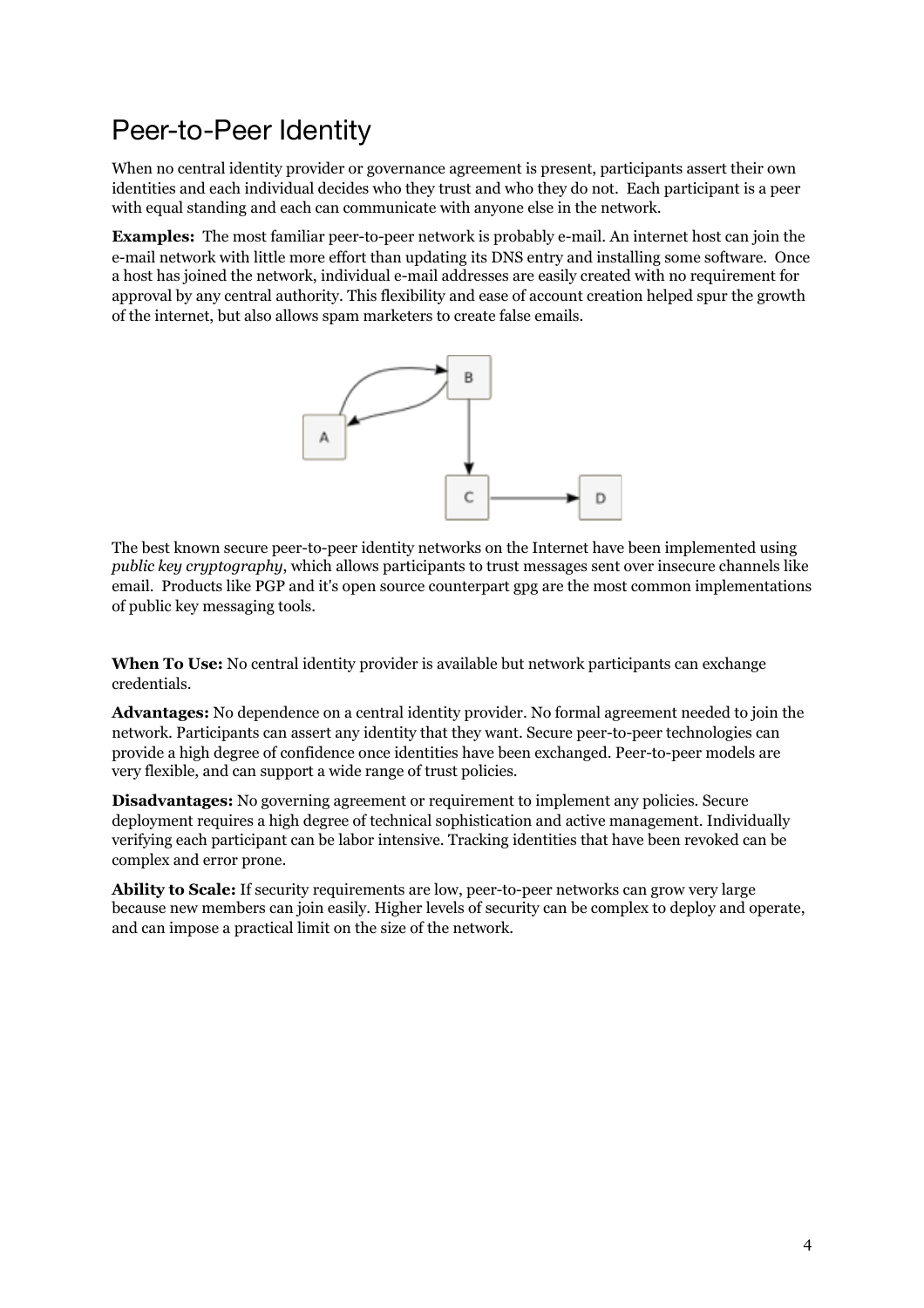### Centralized Token Issuance, Distributed Enrollment

A special case peer-to-peer network. Participants want to establish trusted identities that can be used securely for ongoing, high-value communication among organizations. A trusted, central provider issues identity tokens which are then enrolled independently by each service provider. Service providers are not required to cooperate or accept one another's enrollments.



**Examples:** The most common examples are RSA SecurID and SWIFT 3SKey. Hardware tokens are issued by a trusted provider, which are then used to authenticate individual identities.

Each service will require the user to enroll separately, but once the user has registered they can use the token for future interactions.

When the requester wants to use a service, they're authenticated using the token.

**When to use:** Strong Authentication across a range of business entities who may have different enrollment requirements.

**Advantages:** Can provide a high level of identity assurance to institutions spread across legal and national boundaries.

**Disadvantages:** Can be expensive and complex to implement. Depends upon the existence of a trusted third party who can issue and ensure the security of hardware tokens. Hardware tokens can be lost.

**Ability to scale:** Can scale to large networks.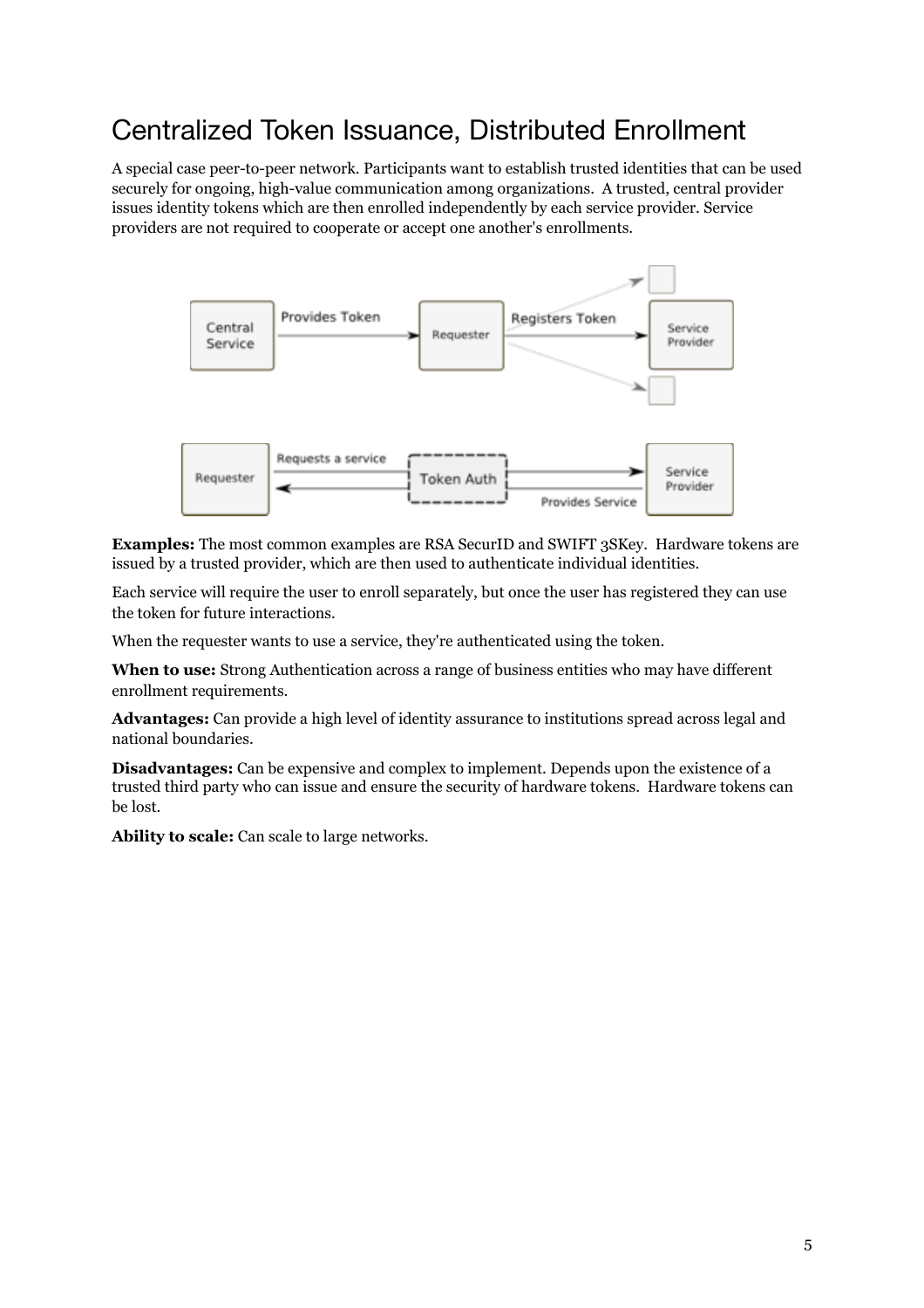# Pairwise Agreement

Two institutions want to trust identities issued by one another, but there is no outside governance or policy framework for them to do so. They negotiate a specific agreement that covers only the two of them. Each institution trusts the other to properly manage the identities that it issues.



**Examples:** A pairwise agreement can specify governance, security and verification policies, or specific technical methods.

Businesses might negotiate pairwise agreements with large supplier. Educational institutions may craft specific research agreements.

**When to Use:** Business or institutional partners want to grant one another access to confidential systems or information, but no standard contracts or umbrella organizations exist.

**Advantages:** Organizations can grant one another access to scarce resources and confidential information. Highly customized for the specific situation and participants.

**Disadvantages:** Time consuming and complex to negotiate, expensive. Difficult to scale.

**Ability to Scale:** Pairwise federations do not scale well, because each additional party will need to make a custom agreement with every other party.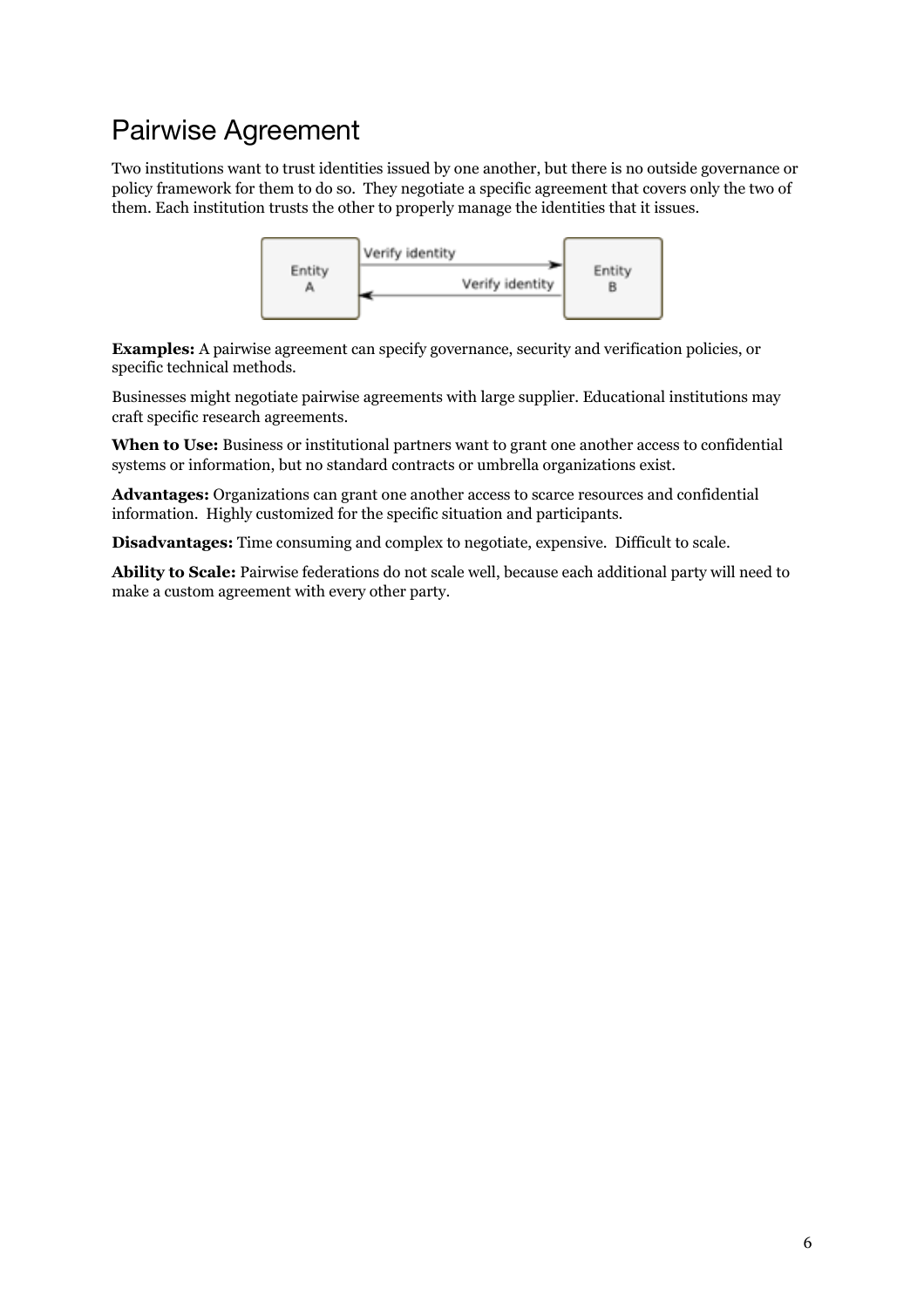### Three Party Model

A trusted third party provides identities to both the requester and service provider. In order to interact with one another, both must agree to trust *the same* identity provider.

**Examples:** Google, Facebook, American Express, Paypal, Amazon, iTunes App Store

There are two broad types of Three Party Model. If one (or both) of the parties insists on a particular identity provider, we refer to it as a *Winner Take All* network because other identity providers are locked out. If only technical methods are specified and the requester is free to specify any identity provider they like, we refer to it as a *Bring Your Own Identity* network.



**When to Use:** An identity provider may choose to offer a three party model when it can provide identities more efficiently than the requester or service provider can on their own. Requesters and service providers may choose to implement a three party network for access to an existing market.

**Advantages:** Separates identity management from the service being provided. In cases where a shared third party is available, this model simplifies the process of exchanging trusted identities. Malicious actors can be identified and isolated from the entire network. Requesters can use a single identity with many service providers, and service providers can trust requesters without having to verify each one.

**Disadvantages:** Because participants can only interact if they have been authenticated by a single identity provider, that provider wields substantial power. The identity provider effectively controls the requester's ability to use services and the services' ability to work with requesters.

For instance, a requester who loses their account with the identity provider also loses all of the services where they used that identity. If you use your Facebook to sign in to other products then you also lose those other products if your Facebook account is closed.

**Ability to Scale:** Very difficult to get started because a three party network is not interesting to service providers until it has users, but only attracts users if it has interesting services. Once they are established and functioning, however, a successful three party network can grow extremely large.

#### **"Bring your Own Identity" Three Party Model**

A special case of the three party model where the service provider specifies the technical methods that it will accept, but allows the requester to choose any identity service they like. The service provider does not set details for identity verification or authentication and simply assumes that the requester has chosen one that's good enough for their purposes. The service provider and requester agree to terms, the requester and the identity provider agree to terms, but the service provider does not make any agreement with the identity provider.

**Examples:** The most common Bring Your Own Identity technologies are SAML, OpenID, and email address verification.

**When to Use:** The service provider does not want to bear the cost of managing the requester's identity, or wants to simplify account creation and sign-in.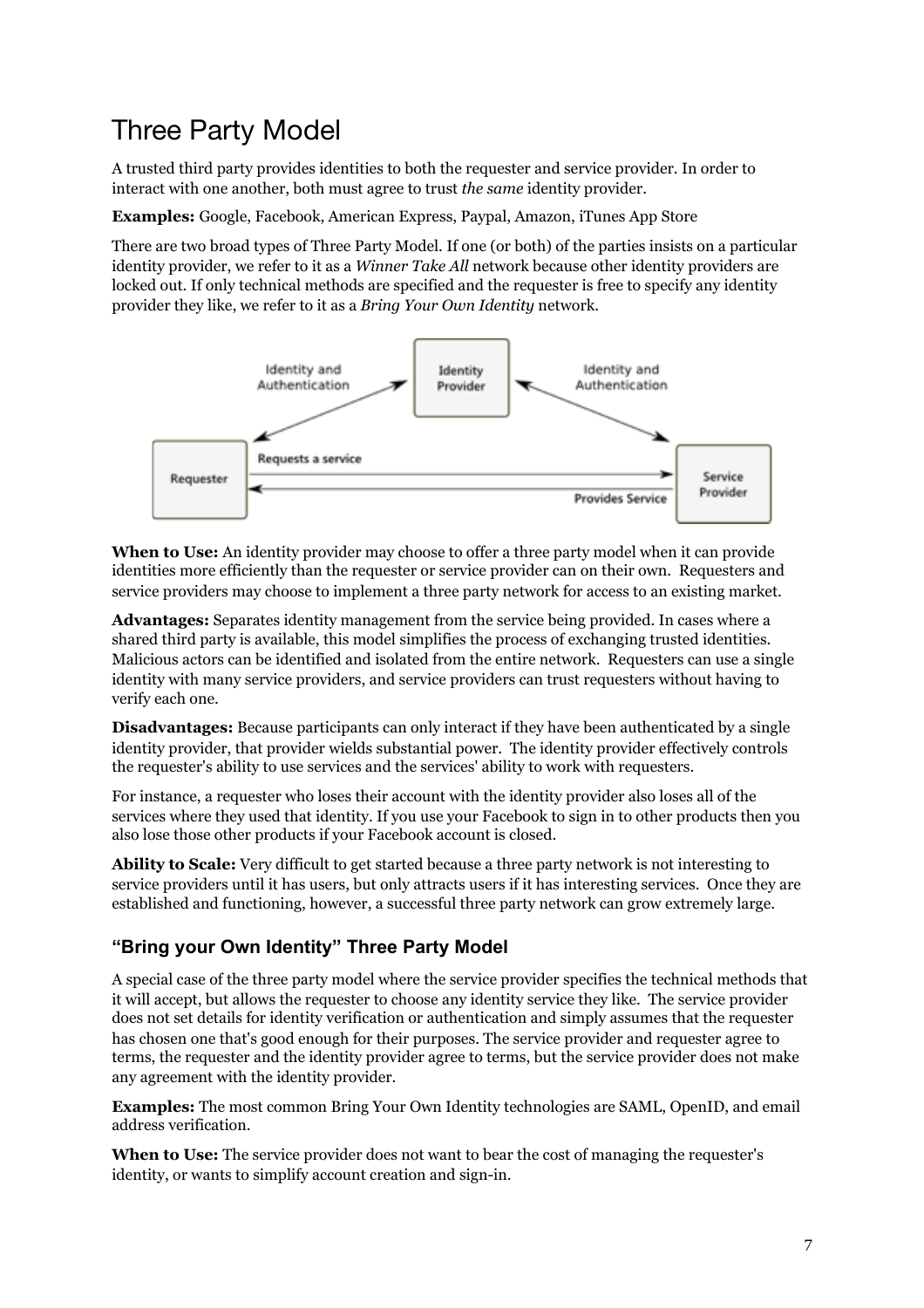**Advantages:** The requester can use an existing identity rather than having to create a new one for this service. If the requester chooses a good identity provider, the service gets the benefit of higher security with no additional cost.

**Disadvantages:** The account is only as secure as the authenticating service. The service provider depends on the user to select a trustworthy identity service.

Designing a user interface that allows the user to specify an identity provider has proved to be difficult. Consumers don't generally have the experience to know a good identity provider from a bad one so, in practice, they depend upon seeing a familiar brand. When OpenID was first introduced, supporting sites attempted to help by listing a large set of brands so that the user could choose a familiar one. The resulting products ended up so festooned with logos that they were likened to NASCAR cars, and ended up being more confusing than helpful.

**Ability to Scale:** Very high.

#### **"Winner Take All" Three Party Model**

A special case of the three party model where the service provider wants to allow the requester to use an existing identity, but only accepts authentication from a defined set of providers. Participants sign an agreement with the identity provider, which also allows them to talk to one another.



**Examples:** Apple completely controls the channel between app vendors and iPhone users, deciding which applications are available and which users are allowed to use them. Spotify and Zynga games depend upon Facebook for authentication.

**When to Use:** The service provider wants to take part in a large, established channel, or requires a high level of assurance.

**Advantages:** The requester can use an existing identity, which lowers the amount of effort required to use a new service. The service provider gets access to the users of an identity network without having to manage the accounts itself. Some identity providers offer higher security than the service could practically provide on its own.

Large three-party model identity providers like Facebook, Google, and PayPal dedicate substantial resources to security.

**Disadvantages:** Because participants can only interact if they have been authenticated by a single identity provider, that provider wields substantial power. The identity provider effectively controls the requester's ability to use other company's products. For instance, a requester who loses their account with the identity provider also loses all of the services where they used that identity. If you use your Facebook to sign in to other products then you also lose those other products if your Facebook account is closed.

Conversely, a service provider that depends on a single third party identity provider leaves themselves open to the third party deciding to change its terms.

**Ability to Scale:** Difficult to get started because it is only interesting to service providers when it has consumers, but only interesting to consumers if it can offer interesting services. Once they are established and functioning, however, a successful identity provider can build a very large network.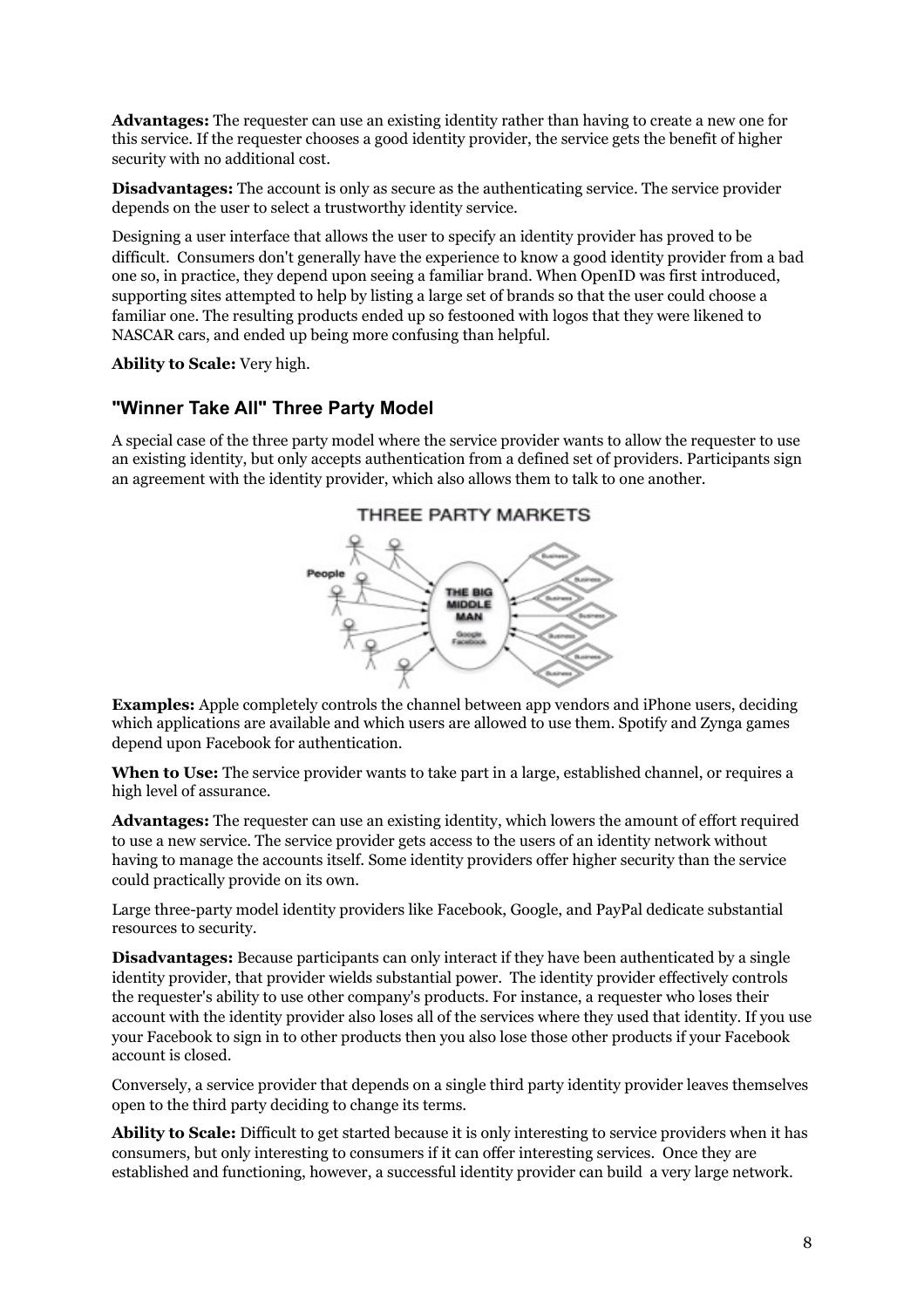# Federations

A *Federation* provides a standard, pre-negotiated set of contracts that allow organizations to recognize identities issued by one another. A federation agreement might specify user roles, governance, security and verification policies, or specific technical methods. The federation is organized around a *Contract Hub*, which is responsible for the agreements. Organizations with similar goals or structure create a standard agreement rather than negotiating individually.



**When to Use:** A large number of organizations can agree upon roles and governance, and can create a standard contract.

**Advantages:** Organizations can recognize identities that one another issue without having to negotiate individual agreements with every party.

**Disadvantages:** Not customized for individual member organizations. Because of the need to create an agreement that a large number of parties can agree to, the federation might be limited to lowest common denominator roles.

**Ability to Scale:** Very high.

#### **Mesh Federation**

A *Mesh* Federation provides a legal and policy umbrella so that institutions can interact with one another but does not specify technical methods. Each member organization issues digital identities for its people and the federation agreement provides the legal framework for them to use one another's resources. The federation agreement might specify governance, policy, or roles, but the member institutions are free to implement using whatever technologies they like. This is referred to as a mesh because participating services connect directly with one one another in order to authenticate identities. For contrast, a federation network that provides a central identity clearing house is referred to a *Technical* federation (discussed below).

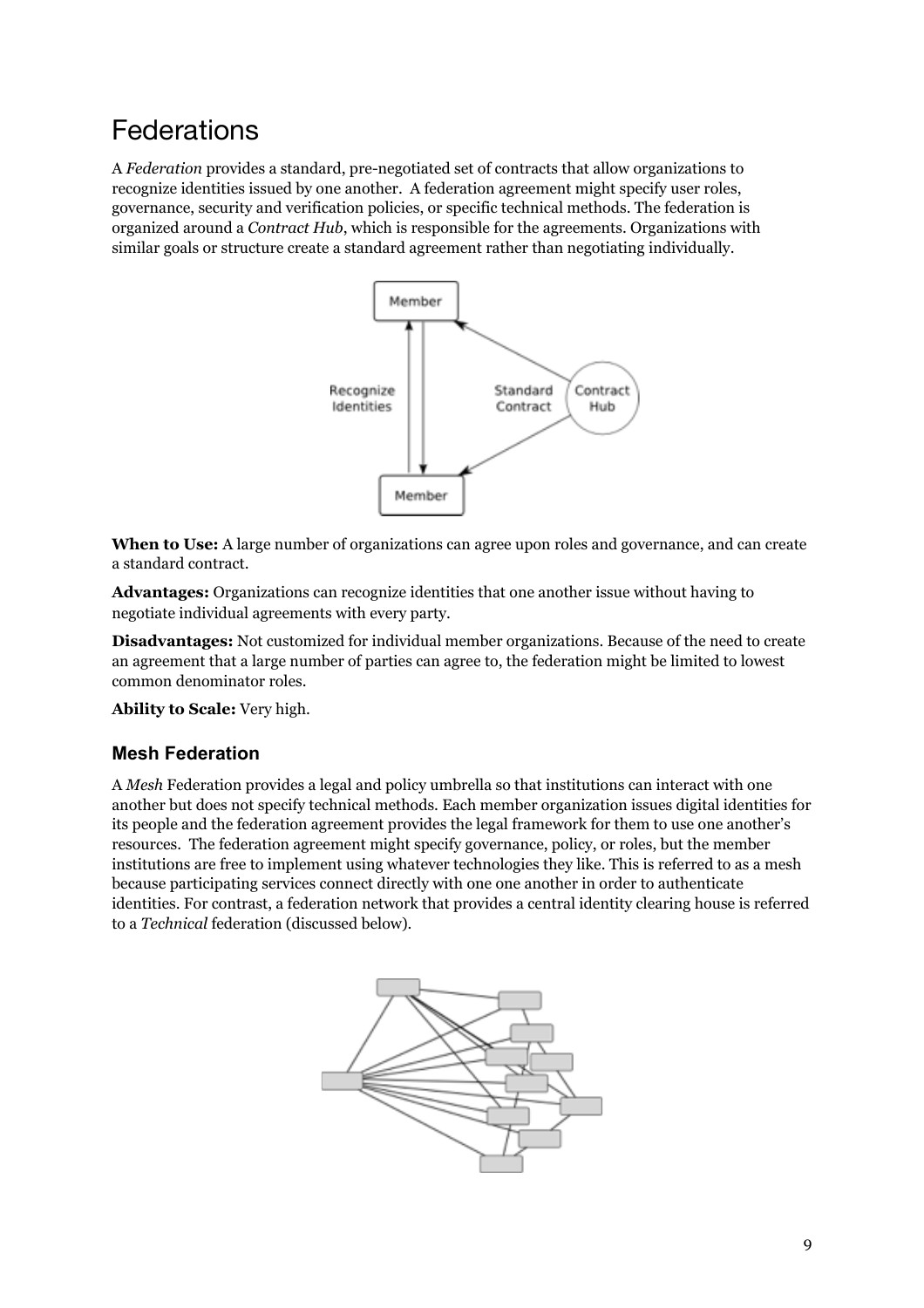**Examples:** Mesh federations were pioneered by educational institutions. Universities already had a culture of cooperation and realized that the interest of students and research goals of faculty were best served by the free flow of information. NRENS (National Research and Education Networks) around the world include InCommon in the US, SurfNET in the Netherlands, and JISC/Janet in the UK.

**When to use:** Large institutions wish to share resources and can agree on roles and governance, but do not need a central point for authenticating identity.

**Advantages:** Federation participants don't need to negotiate custom agreements with every other member.

**Disadvantages:** Because of the need to gather broad adoption, mesh federations may be limited to the most common roles and might not cover complex use cases.

**Ability to Scale:** Because the mesh federation provides a standard contract, it scales to a large number of members.

#### **Technical Federation**

In addition to contract terms, a *Technical* federation also provides a central service that acts as a clearinghouse for identity operations. It routes authentication requests from the service back to the requester's chosen identity provider, translating protocols as needed. The existence of a central service lowers the technical and administrative costs of participating in the network.<sup>[2](#page-9-0)</sup> For contrast, a federation network where the participants connect directly with one another rather than going through a central clearinghouse is called a *Mesh*.

<span id="page-9-2"></span>

**Examples:** WAYF provides federated single sign-on to Denmark's higher education, research institutions, and libraries. [3](#page-9-1)

<span id="page-9-3"></span>**When to Use:** A large entity is available to act as an identity clearing house.

**Advantages:** Encourages use of digital identity by providing a central clearinghouse for authentication. Service providers only need to integrate with a single identity provider. Requesters can choose from a variety of identity providers.

**Disadvantages:** Requires substantial investment that may only be available to very large institutions or states.

**Ability to Scale:** Can scale to support national identity programs.

<span id="page-9-0"></span>[<sup>2</sup>](#page-9-2) http://www.wayf.dk/wayfweb/faq - frequently\_asked\_questions\_attchmt/

[<sup>2008</sup>\\_11\\_23\\_tnc\\_abstract\\_trusted\\_third\\_party\\_based\\_id\\_federation\\_enhancing\\_privacy\\_and\\_lowerin](http://www.wayf.dk/wayfweb/faq_-_frequently_asked_questions_attchmt/2008_11_23_tnc_abstract_trusted_third_party_based_id_federation_enhancing_privacy_and_lowering_the_bar_for_connecting%283%29.pdf) g\_the\_bar\_for\_connecting%283%29.pdf

<span id="page-9-1"></span>[<sup>3</sup>](#page-9-3) http://www.wayf.dk/en/about-wayf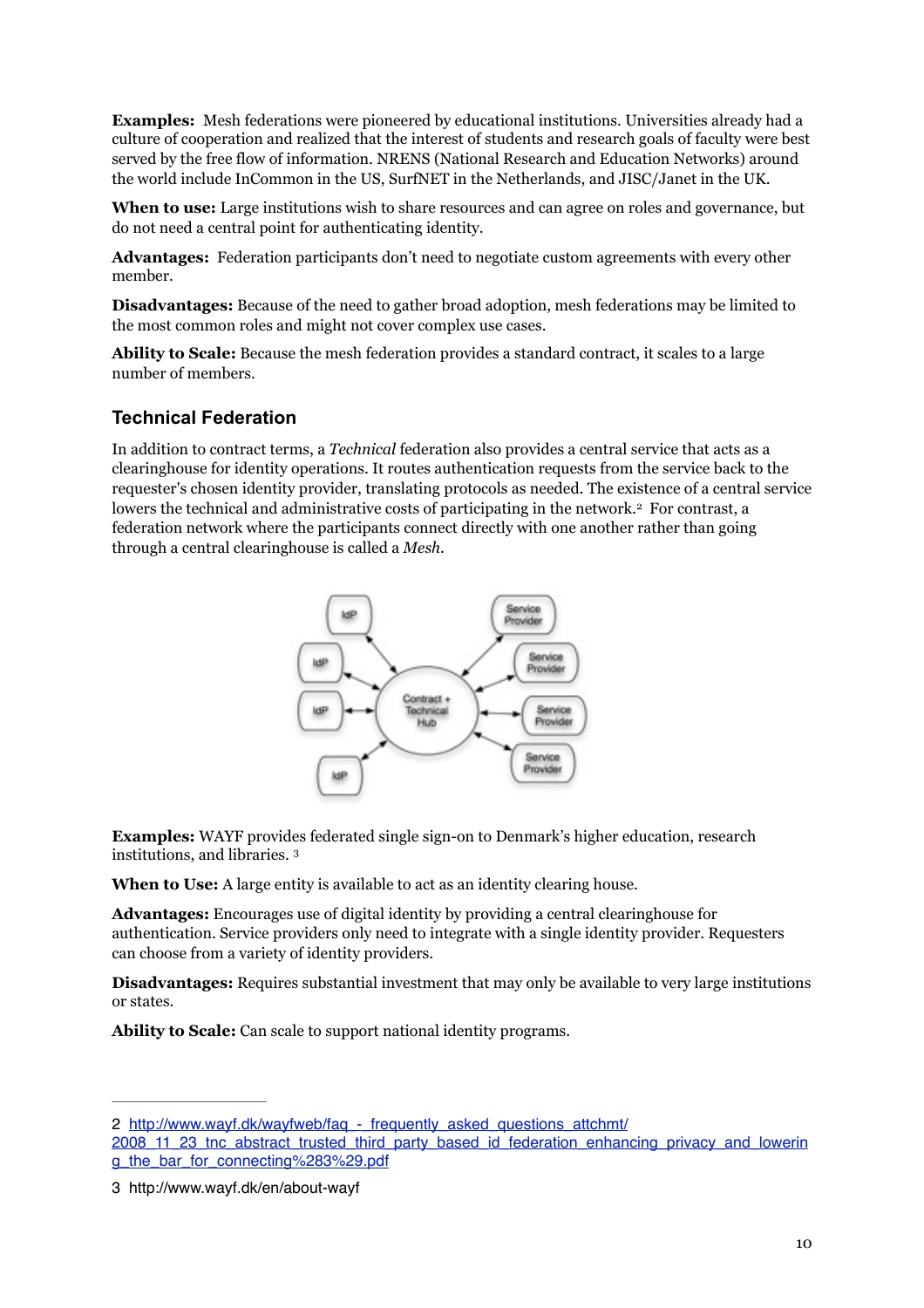#### **Inter-Federation Federations**

When organizations are unable to communicate directly with one another because of legal limits or national boundaries, existing federations can negotiate *inter-federation* federations which allow members of different federations to interact with one another.

<span id="page-10-5"></span>

<span id="page-10-4"></span><span id="page-10-3"></span>**Examples:** REFEDS<sup>4</sup>[,](#page-10-1) eduGAIN<sup>5</sup>, and Kalmar<sub>[2](#page-10-2)</sub><sup>6</sup> are inter-federation programs for research institutions and higher education.

**When to use:** Institutions are unable to form direct relationships with one another because of legal or national boundaries, but have existing federations that can negotiate on their behalf.

**Advantages:** Federations can act as agents, negotiating for members to simplify the complexity of getting agreement among a large number of institutions.

**Disadvantages:** The complexity of negotiating inter-federation agreements slows the process and may limit the interactions that are covered.

<span id="page-10-0"></span>[<sup>4</sup>](#page-10-3) https://refeds.terena.org/index.php/Main\_Page

<span id="page-10-1"></span>[<sup>5</sup>](#page-10-4) http://www.geant.net/service/eduGAIN/Pages/home.aspx

<span id="page-10-2"></span>[<sup>6</sup>](#page-10-5) https://www.kalmar2.org/kalmar2web/front\_page.html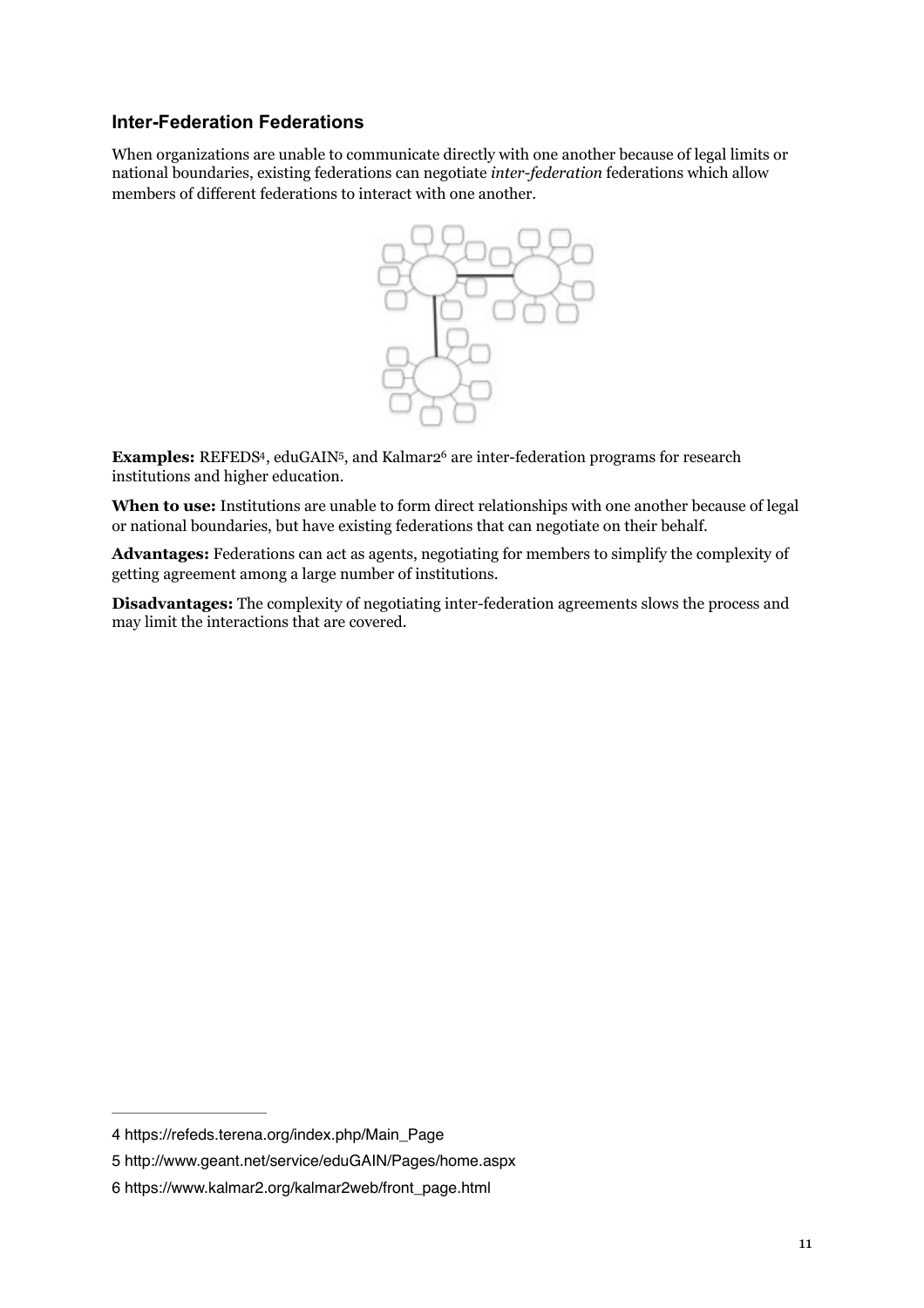# Four-Party Model

A *four-party* model provides a comprehensive set of interlocking legal contracts that detail roles, responsibilities, and technical methods. In order to take part in the network, each party must agree to one of the contracts in a given framework. Identity providers specialize in providing support for particular roles.



<span id="page-11-1"></span>**Examples:** The credit card networks, such as Visa and Mastercard, are implemented as four party networks[.](#page-11-0) These represent a large collection of individuals and institutions, each of which must [7](#page-11-0) routinely trust participants they've never encountered before.

Parties of all types continually join and leave the network, making it impractical for any single organization to track them all. By creating a standard set of well defined roles that work together, the Visa and Mastercard enable risk assessors to specialize.

Because of the vast difference in the size of the entities involved (anywhere from an individual person to a multi-national corporation), and the complexity of governing law, no single contract could be both complete and understandable by all parties.

To solve this problem, the network created a comprehensive, interlocking set of contracts that lay out all of the roles that entities can play. For each role, the appropriate contract specifies the interactions and responsibilities. The network design allows for multiple identity providers, each of whom can specialize in managing risk for a particular set of users. Risks are managed at the system level.

**When to use:** Closed network where all parties can be expected to sign a contract to join.

**Advantages:** Enables a network where participants of different sizes can interact smoothly with one another. Allows for specialization of risk management in a complex, constantly changing network where participants frequently join and leave.

**Disadvantages:** Depends upon the ability to create comprehensive contracts. Risk management can impose substantial costs on the network.

**Ability to scale:** Four party models can scale to a large number of participants.

<span id="page-11-0"></span>[<sup>7</sup>](#page-11-1) http://en.wikipedia.org/wiki/Card\_schemes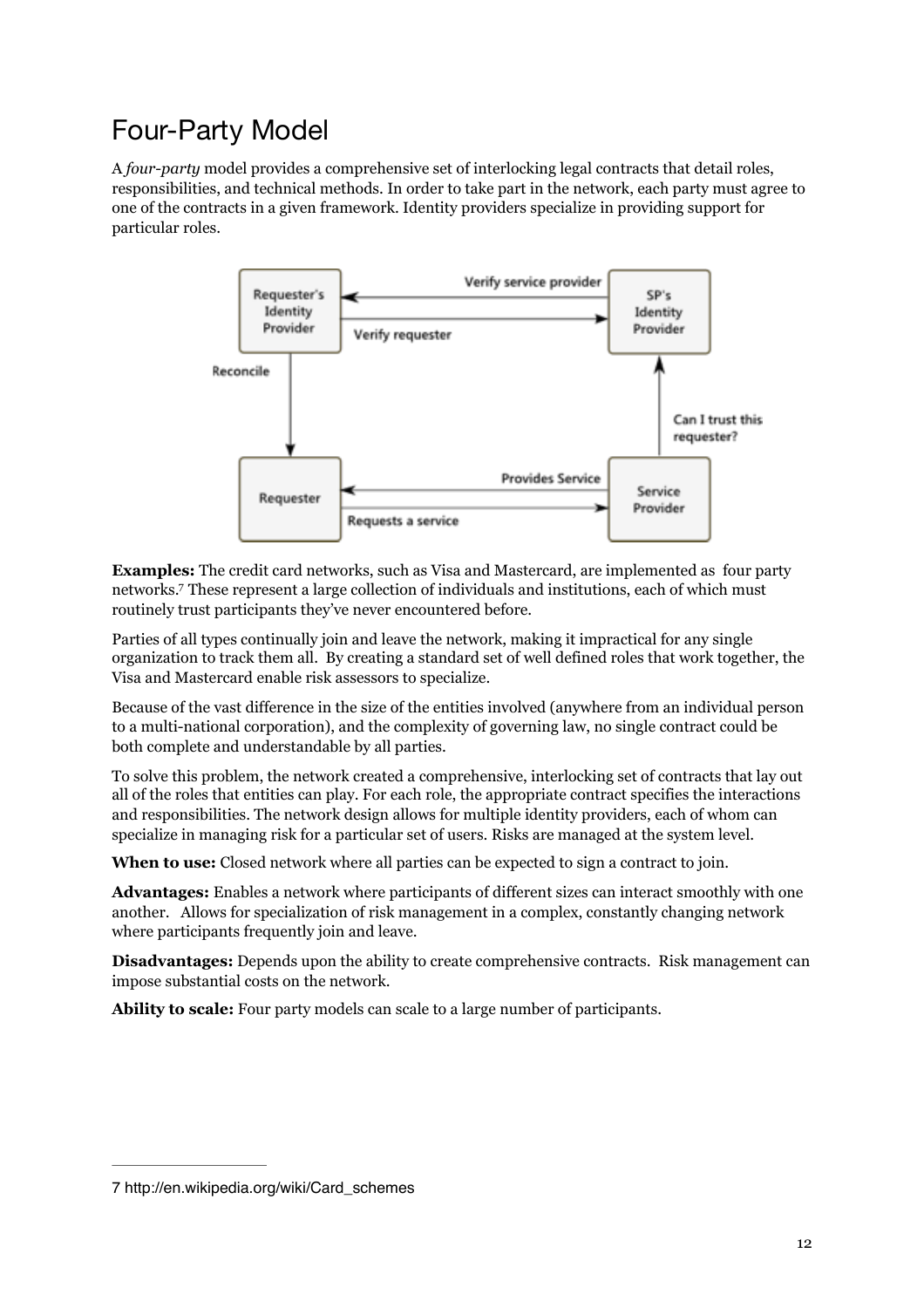## Individual Contract Wrappers

When providing information to a service, the requester also provides terms for how that information can be used[.](#page-12-0)<sup>89</sup>Service providers agree to honor those terms in exchange for access to the data, and compliance is enforced through contract law. Terms might include an expiration date, limits on whether the data can be re-sold, or whether it can be used in aggregate form. This model is the mirror image of the Sole Source.

<span id="page-12-3"></span><span id="page-12-2"></span>

**Examples:** Personal.com offers a service that provides end users with a place to store personal data. Service providers agree to abide by a set of agreements in order to use this data.

#### **When to use:**

**Advantages:** Provides an incentive for the requester to provide clear, correct, and up-to-date information. In exchange for accepting limits on how the data can be used, the service provider gains access to better quality and more complete data.

**Disadvantages:** Emerging technology with evolving standards, not widely supported yet.

**Ability to scale:** It has a high ability to scale but it is almost a reverse architecture of the Sole Source and some of the same challenge.

<span id="page-12-0"></span>[<sup>8</sup>](#page-12-2) https://www.personal.com/legal-protection

<span id="page-12-1"></span>[<sup>9</sup>](#page-12-3) http://civics.com/rules-codificatio/